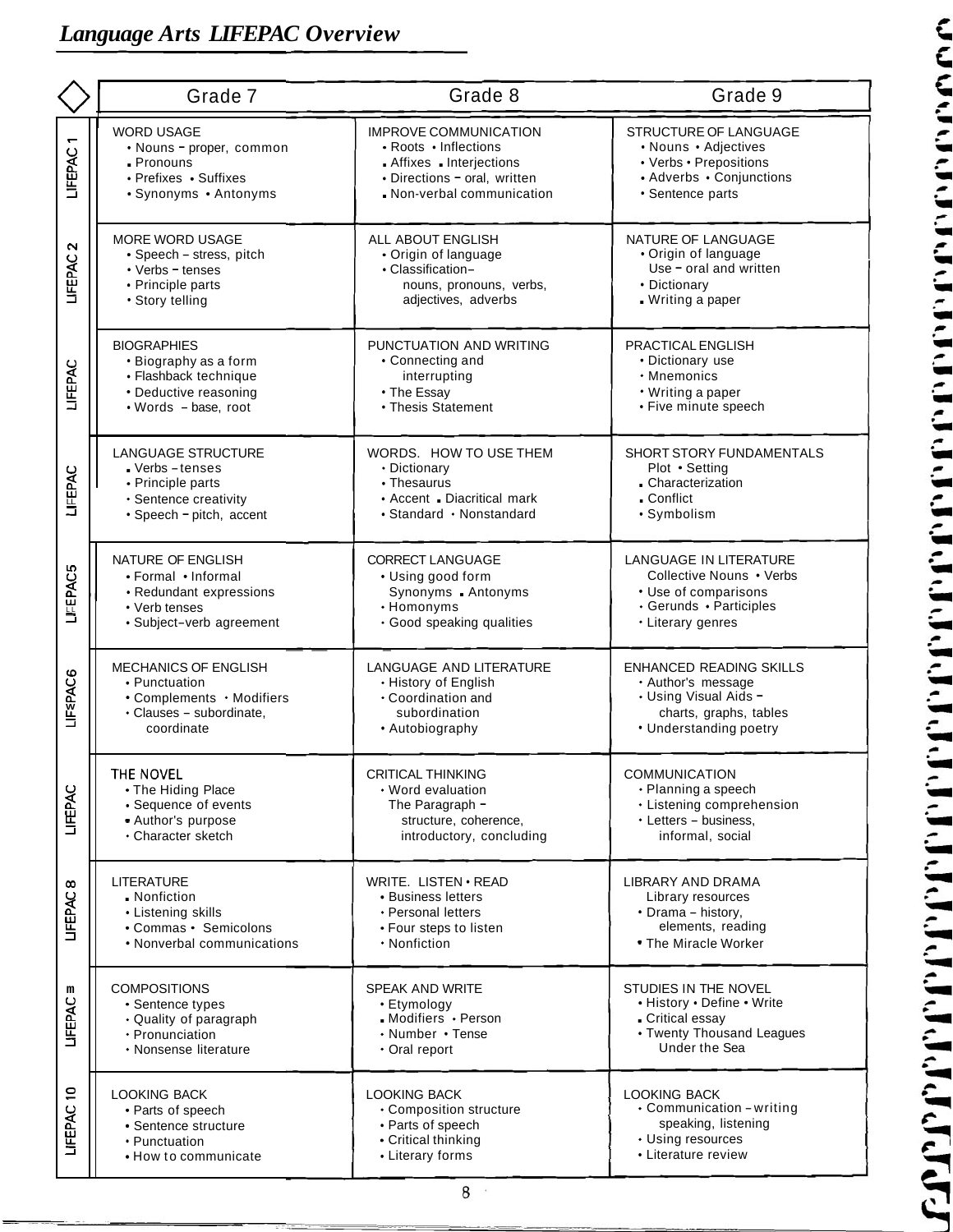## **INSTRUCTIONS FOR LANGUAGE ARTS**

The LIFEPAC curriculum from grades two through twelve is structured so that the daily instructional material is written directly into the LIFEPACs. The student is encouraged to read and follow this instructional material in order to develop independent study habits. The teacher should introduce the LIFEPAC to the student, set a required completion schedule, complete teacher checks, be available for questions regarding both content and procedures, administer and grade tests, and develop additional learning activities as desired. Teachers working with several students may schedule their time so that students are assigned to a quiet work activity when it is necessary to spend instructional time with one particular student.

Language arts includes those subjects that develop the students' communication skills. The LIFEPAC approach to combining reading, spelling, penmanship, composition, grammar, speech and literature in a single unit allows the teacher to integrate the study of these various language arts subject areas. The variety and scope of the curriculum may make it difficult for students to complete the required material within the suggested daily scheduled time of forty-five minutes. Spelling, book reports and various forms of composition may need to be completed during the afternoon enrichment period.

Cursive handwriting is introduced in the second grade LIFEPAC 208 with regular practice following in succeeding LIFEPACs. Diacritical markings are defined in the third grade LIFEPAC 304. A pronunciation key including diacritical markings is provided after the vocabulary word lists in all subjects beginning with LIFEPAC 305.

This section of the language arts Teacher's Guide includes the following teacher aids: Index of Concepts, Book Report Form, Books Read Chart, Suggested and Required Material (supplies), Additional Learning Activities, and LIFEPAC Spelling Tests.

The Book Report Form and the Books Read Chart may be duplicated for individual student use.

The Index of Concepts is a quick reference guide for the teacher who may be looking for a rule or explanation that applies to a particular concept. It does not identify each use of the concept in the various LIFEPACs. The concepts change by grade level with the emphasis on phonics and reading skills changing to spelling and grammar for the older students.

Spelling tests contained in the handbook are final spelling tests and should be administered with each Language Arts LIFEPAC test. Many words such as 'piece' and 'peace' are dependent on meaning for correct spelling. By placing the spelling words in sentences, the spelling tests simplify the teacher's work of properly presenting the correct words from the LIFEPAC spelling lists.

The materials section refers only to LIFEPAC materials and does not include materials which may be needed for the additional learning activities. Additional learning activities provide a change from the daily school routine, encourage the student's interest in learning, and may be used as a reward for good study habits.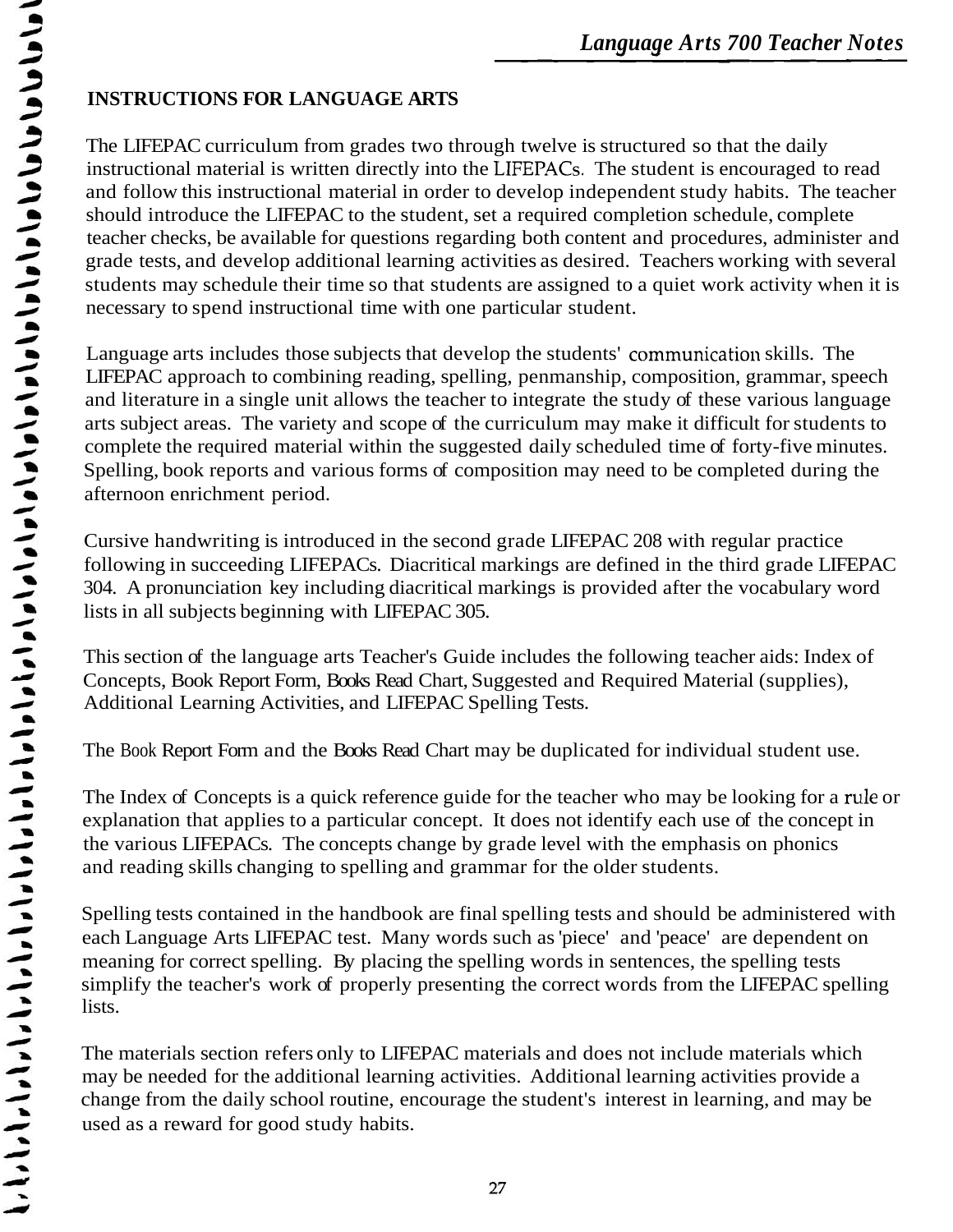### **Materials Needed for LIFEPAC**

Required: None

Suggested: King James Version of the Bible Roget's *Thesaurus of Synonyms and Antonyms*  dictionary

# **Additional Learning Activities**

### **Section I Labeling with Nouns**

- **1.** Discussion Questions
	- a. What do all the languages in the world have in common?
	- b. Why do we need labels for food?
	- c. How did God stop work on the Tower of Babel?
	- d. Why couldn't they continue to work?
	- e. What are synonyms?
	- f. What are dialects?
	- g. Where can you find many synonyms and antonyms?
	- h. What is a category?
	- i. What do we mean by a common noun?
	- j. What do we mean by a proper noun?
	- k. Where can we find the origin of names?
	- 1. What is a digraph?
- 2. To make this game, get a large piece of cardboard or poster-board, and cut a circle about two or three feet in diameter (You can also use backing cardboard from many kinds of pizzas.) Write a number of prefixes or suffixes around the edge of a circle. You can change the face of the circle by using extra overlap of paper if you want to do so. Then make a spinner. Put the spinner in the center of the circle with some kind of fastener. Make word cards for base or root words. Give an equal number of word cards to each student. Several can play the game. Each student spins the pointer. The group leader calls on each student and has him try to attach the prefix or suffix to the top card on his pile. The student should also pronounce the word he has formed by adding the prefix or suffix. The first student to get all his cards in the box wins.
- **3.** Have a student look up information on the Morse code and make an oral or written report.

### **Section I1 Using Pronouns**

- 1. Discussion Questions
	- a. What are personal pronouns?
	- b. What do first person pronouns do?
	- c. When do you use a second person pronoun?
	- d. When should you use a third person pronoun?
	- e. What would happen if we didn't have personal pronouns?
	- f. What are nominative pronouns?
	- g. What does a pronoun follow when used as a predicative nominative?
	- h. What are objective pronouns?